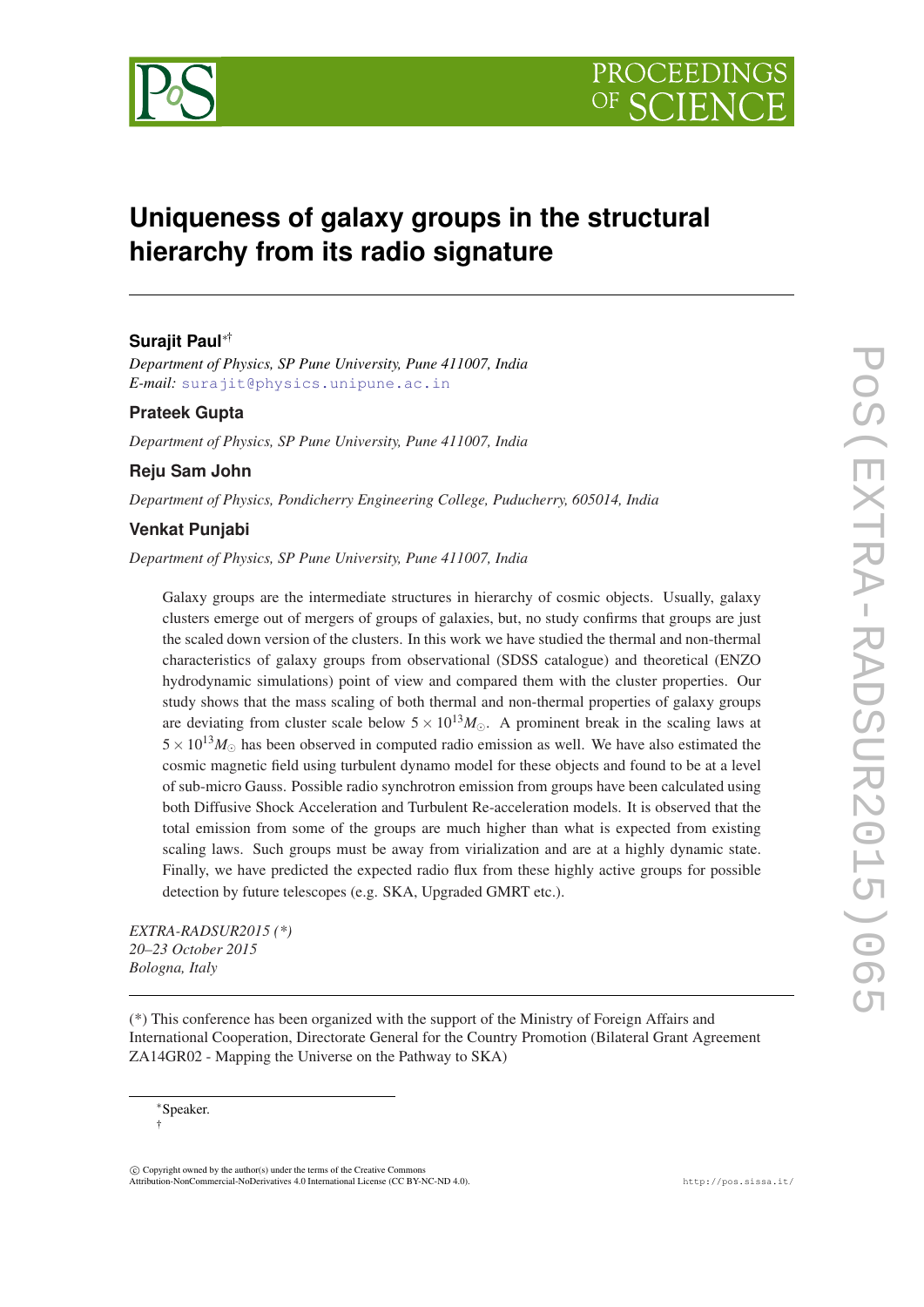# 1. Introduction

In the structural hierarchy, galaxy groups are the intermediate objects between the small structures such as galaxies and the biggest rich galaxy clusters (Freeland & Wilcots, 2011). But, unlike clusters that emerge at the filamentary nodes, groups usually form inside the dark matter filaments (Lietzen et al., 2012; Tempel et al., 2014; Vajgel et al., 2014). A simulated filamentary cosmological structure in Fig 1(Paul et al. 2016 in prep.) clearly reveals the abundance of groups inside the filaments that are arranged in a pattern resembling pearl necklace (Tempel et al., 2014). These groups and the Inter Galactic Material (IGM) eventually reach the galaxy clusters at the nodes of these filaments (Pimbblet, 2011; Perez et al., 2009; Moss, 2006). These groups while falling into the clusters, may attain a speed as high as few 1000s km/s (Rose et al., 2002).



Figure 1: An area of 40 Mpc<sup>2</sup> hydro+DM simulated area with colour as density [S. Paul et al. 2016]. Galaxy groups (small white *circles marked on filaments) and clusters (big circles at the nodes).*

Our 3D simulation shows that the galaxy groups while falling in to the galaxy clusters, moves faster than the intergalactic material in the filaments. Because of this, groups may experience tremendous shear force and dynamical friction and will get stretched along the filaments. Such elongation along the filaments had also been observed in the groups of SDSS catalogues (Zhang et al., 2013). Elongation of groups induces collisions among the constituent galaxies (Struck, 2011) and will inject turbulence in the intra group medium. Moreover, due to their shallower gravitational potential (as they are inside the filaments), they are expected to be more strongly affected by processes such as mergers, feedback from super-massive black holes (SMBH), and galactic winds etc. (Lovisari et al., 2015). This will further ensure induction of instability in the IGM and filamentary material. Mach number dependent Cosmic ray content is also shown to be much larger in groups than in clusters and it differs by almost an order in magnitude (Jubelgas et al., 2008). Activity and fractional presence of AGN is much higher in groups and low mass clusters compared to massive clusters (Gilmour et al., 2007; Sivakoff et al., 2008). All these, strongly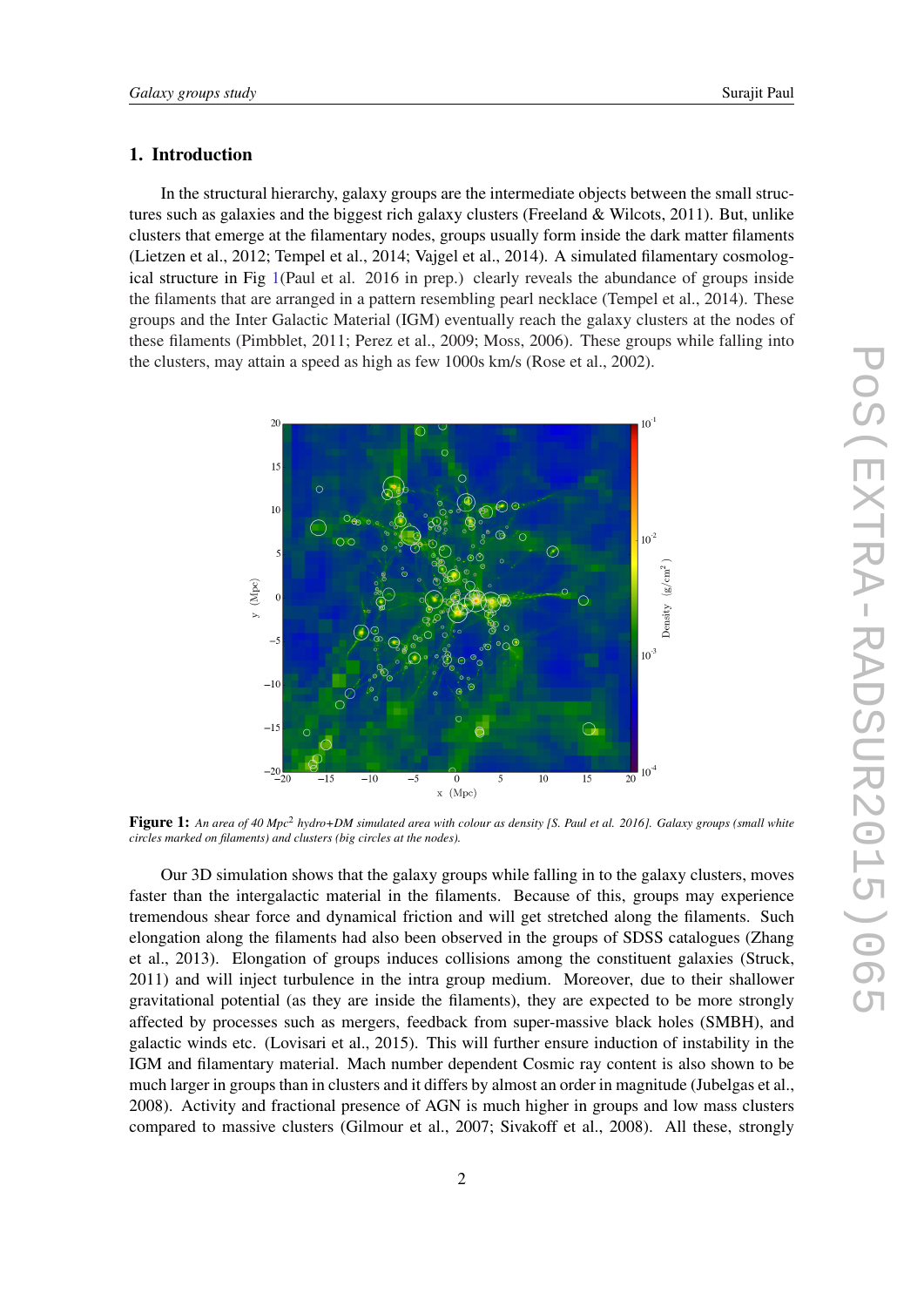<span id="page-2-0"></span>indicate that group medium is drastically different from the one in clusters and can be in a much turbulent state. Also, they are richer in pre-existing cosmic rays and possibly be producing higher amounts of non-thermal energy than the usual expected level predicted by extrapolation from the cluster properties. In-fact, a clear deviation of scaling laws has been reported for groups from clusters for  $L_x$  - T and velocity dispersion (i.e.  $\sigma$ ) relations by Bharadwaj et al. (2015).

Though, in last few years, some researchers worked on the thermal properties of groups (Bharadwaj et al., 2015; Vajgel et al., 2014; Pratt et al., 2009), almost no study has been done on their non-thermal properties. Since, non-thermal physics is very much dependent on transient activities such as mergers, shocks and turbulence etc., it can reveal much more information about the dynamical and evolutionary physics of large scale structures (for review Dolag et al. (2008); Brüggen et al. (2012)). So, a thorough study of non-thermal physics in galaxy groups is well in demand. Non thermal quantities like cosmic magnetism and radio synchrotron emissions are very much dependent on turbulence in the system. Amplification of magnetic field to the level that we observe can be modelled with good accuracy by turbulent dynamo (Subramanian et al., 2006) and the acceleration of particles that produce radio halo emission can be modelled by Diffusive shock acceleration and turbulent re-acceleration(Brunetti & Lazarian, 2007). So, a well studied turbulence in galaxy group systems will surely help us in studying the dynamics of structure formation and even will help to reveal the Worm Hot Intergalactic Medium (WHIM) that is supposed to be residing in the filaments.

#### 2. Radio emission from simulated galaxy groups

Very poor knowledge on properties of galaxy groups prompted us to theoretically model them using cosmological simulations. To create our sample of galaxy groups, basic simulations were performed with the adaptive mesh refinement (AMR), grid-based hybrid (N-body plus hydrodynamical) code Enzo v. 2.1 (O'Shea et al., 2004). With introduction of 2 nested child grid and 4 levels of AMR at the central 32 Mpc<sup>3</sup> volume we have achieved a resolution of  $\sim$  30 kpc at the highest level. As additional physics, radiative cooling is included (Sarazin & White, 1987) for a fully ionized gas with metallicity of 0.5 solar and a star formation feedback scheme has been applied (Cen & Ostriker, 1992).

We have chosen  $\sim$  500 groups with masses from 5 × 10<sup>12</sup>  $M_{\odot}$  to cluster mass  $\sim$  10<sup>15</sup>  $M_{\odot}$  from 10 simulations of 128 Mpc<sup>3</sup> volume. Our mass resolution at the smallest child grid is  $< 10<sup>9</sup> M<sub>\odot</sub>$ providing enough mass resolution for the groups. Also, with ∼ 30 kpc spatial resolution, systems above  $5 \times 10^{12}$  *M*<sub> $\odot$ </sub> with mostly having virial radii above 300 kpc get adequately resolved in space.

In each galaxy group, we have computed the local velocity dispersion by filtering out the bulk motion of baryons in the core of the groups. A velocity dispersion of 100 to 300 km/s has been observed from our simulated groups. Clusters, obviously show much larger values. Strikingly, some groups with very low mass show much higher local velocity dispersion, almost at the level of clusters (Fig. [2](#page-3-0), panel 1).

The magnetic field of  $\mu$ G that we usually observe in the Inter Cluster Medium can be achieved though turbulent dynamo. This mechanism can boost the level of ICM seed magnetisation of  $10^{-21}$ Gauss to present value of  $\mu$ G. Such kind of amplification of magnetic field certainly needs a very high degree of turbulence in the medium. A saturation of magnetisation can be achieved in a fully turbulent medium. An equipartition can be considered between magnetic energy density  $\frac{B^2}{8\pi}$ 8π and the kinetic energy density  $\rho \varepsilon_{\text{turb}}$  in this condition. Saturated magnetic field is then estimated from the hydrodynamic parameters by the given relation  $\frac{B_{\text{sat}}^2}{8\pi} \propto \rho \varepsilon_{\text{turb}}$  i.e.  $B_{\text{sat}} = \sqrt{C_E .4\pi . \rho v_{\text{rms}}^2}$ (Subramanian, et al., 1998; Iapichino et al., 2012), where, *v*rms is the local velocity dispersion.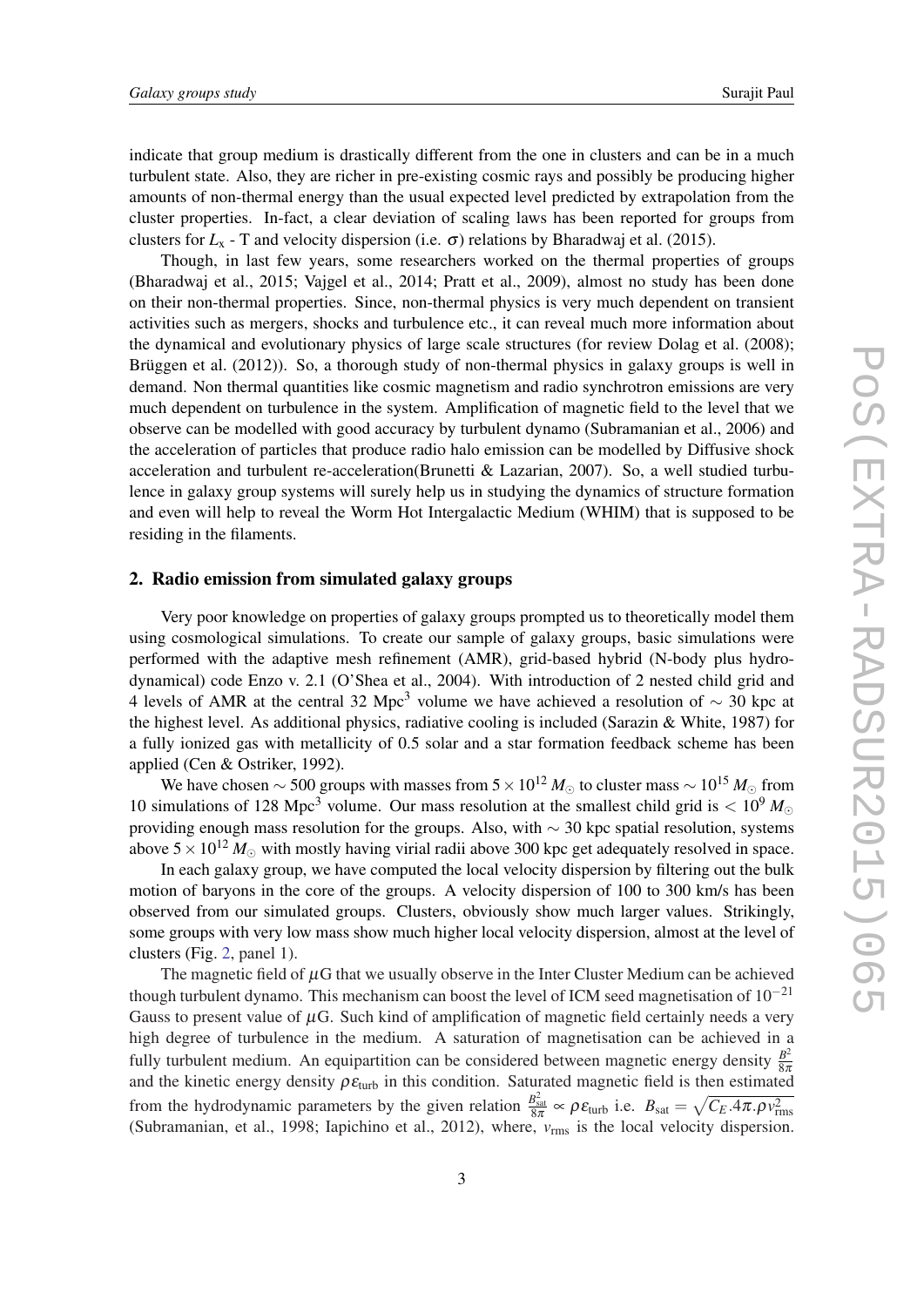<span id="page-3-0"></span>

Figure 2: Panel 1: *Velocity dispersion of baryons vs the mass of the groups from simulations.* Panel 2: *Computed magnetic field plotted vs the mass of the simulated groups.*

The constant of proportionality  $C_E$  is at most 0.05 (Miniati & Beresnyak, 2015). Implementing this model, we find a sub  $\mu$ G magnetic field in our simulated sample of groups (Fig. 2, panel 2). The slopes of the smaller mass systems ( $\lt 5 \times 10^{13} M_{\odot}$ ) are a little flatter. But the important observation is, there are groups with very high magnetic field and are much away from the cluster scaling.

The electron energy spectrum that determines the actual synchrotron power can be computed from either diffusive shock acceleration (DSA or Fermi I) method (Drury, 1983) or by turbulent re-acceleration (TRA or Fermi II) (Brunetti & Lazarian, 2007). The non-thermal particles are approximated by a power law energy distribution  $N(E)dE \propto E^{-\delta}dE$ . Where,  $\delta$  is the spectral index of electron energy with value 2 and more steeper. With TRA, the electron energy power law takes up the form  $\left(\frac{dN_e}{dE_e dV}\right)_{\text{inj}} = \frac{3P_A c}{4S(E_{\text{max}})}$  $\frac{3P_A c}{4S(E_{\text{max}})^{1/2}} E_e^{-\delta}$ . A simple assumption would be to consider a fully developed Kolmogorov type turbulence that makes the  $\delta$  to be  $\frac{5}{2}$  (Fang & Linden, 2015). Radio luminosity computed using this models at 1.4 GHz revealed that the radio emission is much greater in the groups than what is expected from the observed cluster scaling. Scaling of radio emission with mass breaks away from cluster correlation at  $\sim$  < 5 × 10<sup>13</sup>  $M_{\odot}$  (Fig. 3, panel 1).



Figure 3: Panel 1: *Modelled radio power (DSA & TRA) from simulated groups and clusters.* Panel 2: *Computed X-ray luminosity using CLOUDY code from the simulated galaxy groups.*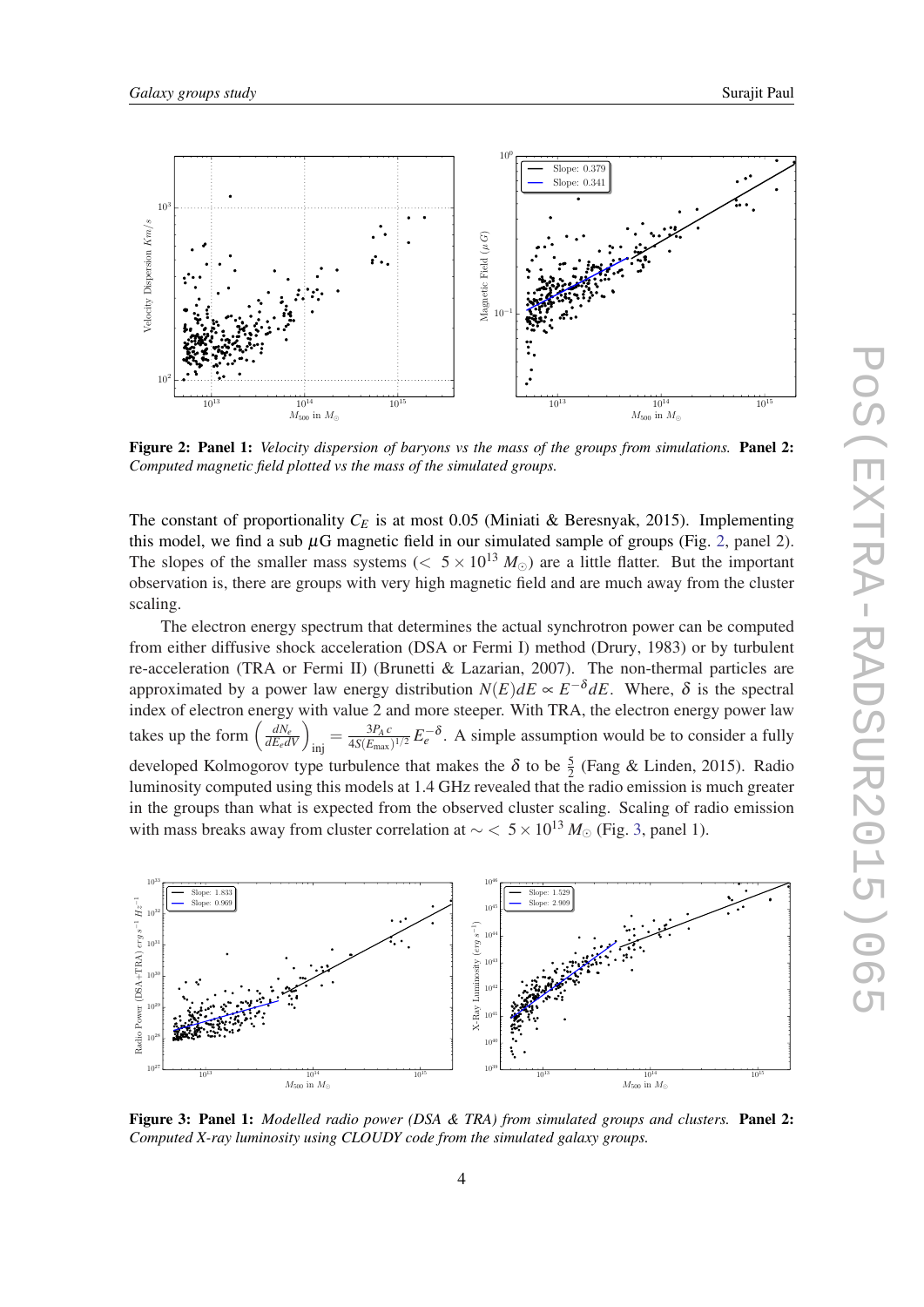<span id="page-4-0"></span>Deviation from cluster scaling in non-thermal radio emission for the groups prompted us to verify its thermal property. We have computed the temperature weighted X-ray emission from these groups utilizing the Cloudy (Ferland et al., 2013) code. Calculations were done for the photon energy ranging from 0.1 keV to 12.0 keV. As expected, a deviation in scaling was found at a similar point i.e.  $\sim 5 \times 10^{13} M_{\odot}$  $\sim 5 \times 10^{13} M_{\odot}$  $\sim 5 \times 10^{13} M_{\odot}$  for x-ray emission as well from the simulated groups (Fig. 3, panel 2). Here, the change in the slope is just opposite, going steeper in groups unlike in non-thermal cases.

## 3. Expected radio emission from SDSS groups

For observational studies, we have chosen the galaxy group catalogue of Tempel et al. (2014) as our primary data source. This catalogue has been prepared using the Sloan Digital Sky Survey (SDSS, DR-10) data. On the tabulated galaxy data, authors applied Friends of Friends algorithm (FoF), and identified a total of 82,458 galaxy groups by defining groups as an object having at least 2 galaxies and choosing suitable linking length (see Tempel et al. (2014) for details). For our study, we have initially chosen groups with at least 10 galaxy candidates and having total mass greater than  $10^{12}M_{\odot}$ . So, in our initial sample we got 2903 groups and their masses are in the range of  $1.5 \times 10^{12} - 2 \times 10^{15}$ M.

For these groups, we have computed the magnetic fields using the method described in Sec-tion [2.](#page-2-0) We found the magnetic field to be varying in the range of sub  $\mu$ *G* to a few  $\mu$ *G* for the biggest objects and follows the same pattern as it is observed from the simulated groups. Similarly, we have computed the radio emission, both from the DSA and turbulent re-acceleration electrons from the SDSS groups at 1.4 GHz (Fig. 4, panel 1). Again, the same pattern of a break in the scaling at  $\sim$  5 × 10<sup>13</sup> $M_{\odot}$  has been observed. Low mass objects i.e. galaxy groups show a flatter variation of radio emission. Similar to the simulated objects, we have computed the possible X-ray emission from the SDSS groups as well (Fig. 4, panel 2). Though the slopes are a little different, but the qualitative behaviour remained the same.



Figure 4: Panel 1: *Modelled radio power (DSA & TRA) from SDSS groups and clusters.* Panel 2: *Computed X-ray luminosity using CLOUDY code from the SDSS groups.*

Such deviation in the scaling laws, indicates higher turbulent energy and higher level of radio emission, especially for some of the groups (See Fig. [3\)](#page-3-0). This gives us hope that if we can methodically select these high radio emitting objects, it will be possible to observe non-thermal emission from very small structures like galaxy groups. For this purpose, we have chosen the deviation from virialization of a system as the indication of high activity. The virialization is quantified via the ratio of potential energy (P.E.) =  $\frac{3}{5}$ *GM*  $\frac{GM}{R}$  and twice of the kinetic energy (K.E.)=  $\frac{3}{2} \frac{K_B T}{m_p}$  $\frac{x_{B}I}{m_{p}}$ . So, a highly active system will have virial ratio << 1.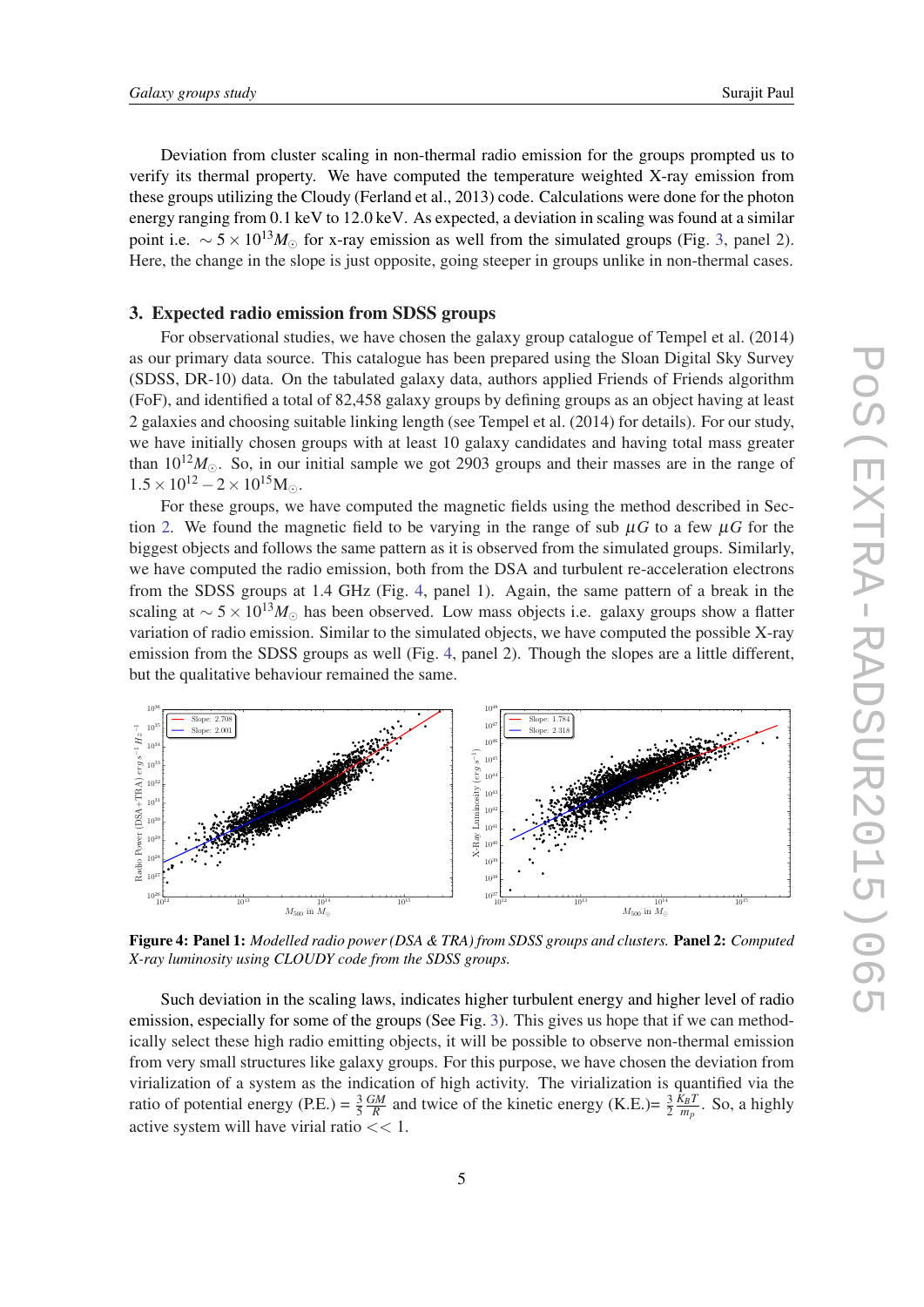We have plotted a frequency histogram of the virial ratio and fitted it with a Lorentzian curve. The distribution peaks at 0.99 with a width of 0.49 (i.e.  $\sigma$ ), which is very near to the virialization condition of 1 (see Fig 5, panel 1). Roughly, we can assume this peak as the virialization and then categorize the whole sample on the basis of how far an object is from virialization. Since,  $\left(\frac{PE}{2KH} \right)$  $\frac{\text{P.E.}}{2\text{K.E.}}$  $<$  1 indicates much higher kinetic energy or turbulence in the medium, the groups that are one  $\sigma$ below the peak (i.e. ratio 0.5), can be taken as highly active groups. We found 158 such objects among the total 2903 objects in our sample (i.e.  $\sim$  5%). It has been noticed that, most of the active systems are actually the low mass systems with mass below  $10^{14}M_{\odot}$ . This vindicates our claim that groups are mostly away from virialization and have a high degree of turbulence in their medium.



Figure 5: Panel 1: *Frequency histogram of energy ratio* ( $\frac{P.E.}{2K.E.}$ ) on a normalized scale. Panel 2: *Total radio flux (DSA+TRA) per beam (20") from most active groups plotted vs the group mass.* 

Applying our theoretical model of radio emission to these highly active SDSS groups, we have estimated the 1.4 GHz flux per beam (20"). The computed flux varies in the range of sub  $\mu$ Jy to few 10s of  $\mu$ Jy per beam (see Figure 5, panel 2). Many of these objects are showing promising level of fluxes that are even within the range of few existing upgraded radio telescopes.

# 4. Discussion and conclusions

Galaxy groups being placed intermediate to the field galaxies and the clusters of galaxies, are a very important part of cosmological structures. We modelled their energetics using cosmological simulations and also implemented them on observed SDSS galaxy groups to compute different parameters. Our study establishes uniqueness of the groups in the structural hierarchy.

- We found that the velocity dispersion in low mass structures are higher than expected.
- Saturated magnetic fields are estimated for our simulated and SDSS samples and are found to be in the range of sub  $\mu$ G. Strikingly some of them show higher values, almost at a level of big galaxy clusters.
- Both thermal and non-thermal emissions i.e. X-ray and Radio emission power show a sharp break in scaling at  $\sim 5 \times 10^{13} M_{\odot}$ . This indicates, structures with mass below  $5 \times 10^{13} M_{\odot}$  are a different set of structures with different physical conditions or energetics. This helped us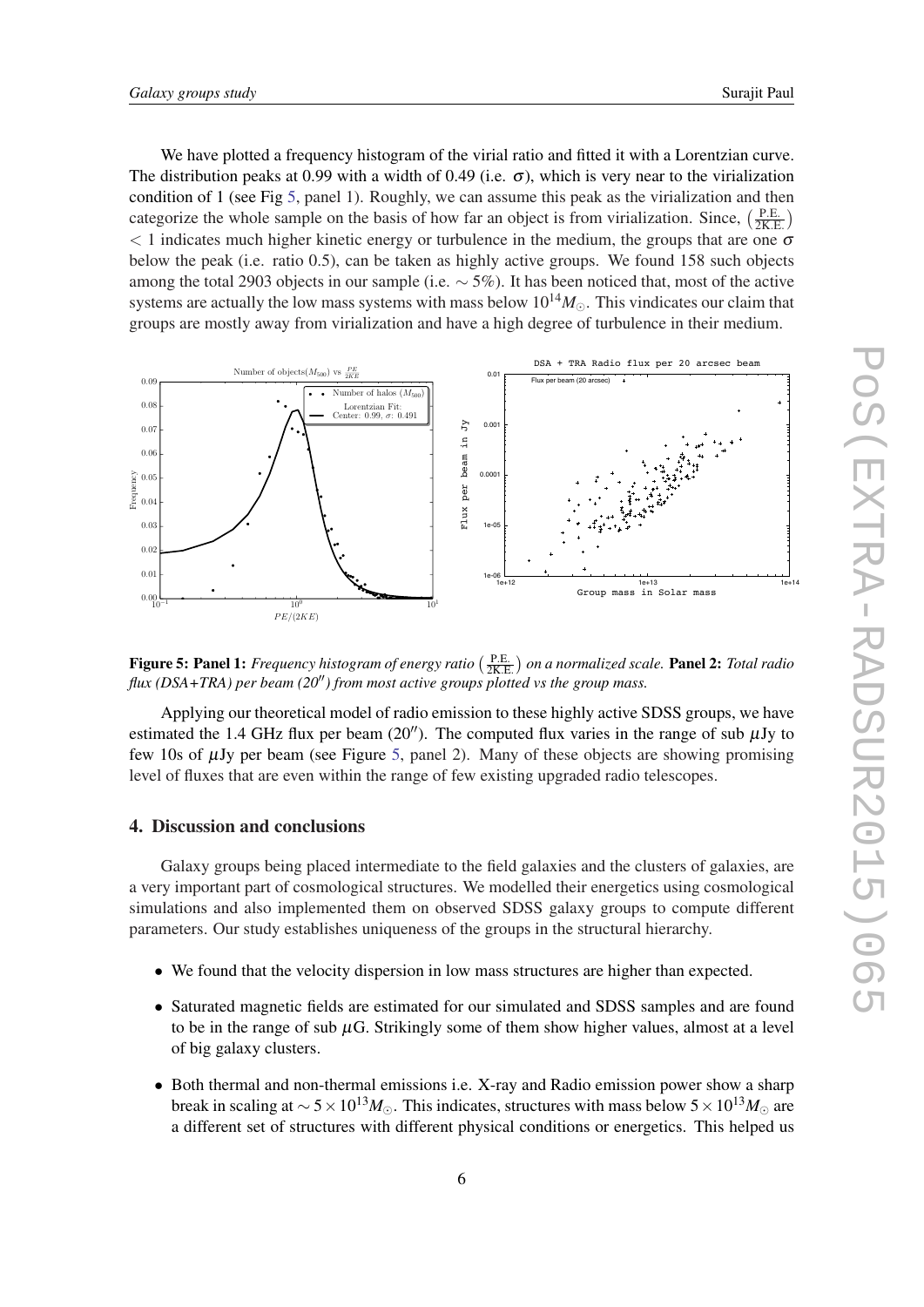in defining a new category of objects i.e. Galaxy groups. So, groups are not the scaled down version of galaxy clusters and needs to be studied very deeply to understand the underlying physics that makes them different from the clusters.

• The overall radio emission plot (Fig. [4,](#page-4-0) panel 1) shows some of the groups having very high radio powers. We defined them as highly active groups. We then relate them to the low virial ratio systems as described in the Section [3.](#page-4-0) Finally, we have chosen a list of highly active groups from the SDSS-group catalogue and computed the expected radio flux from those objects. Expected fluxes are in the range of few  $\mu$ Jy and can possibly be detected with the upgraded or future generation radio telescope arrays like UGMRT, SKA, LOFAR etc.

# Acknowledgement

We are very much thankful to The Inter-University Centre for Astronomy and Astrophysics (IUCAA) for providing the Computing facility. Computations described in this work were performed using the Enzo code developed by the Laboratory for Computational Astrophysics at the University of California in San Diego (http://lca.ucsd.edu). We are also thankful to DST INSPIRE Faculty scheme for funding this project. SP also likes to thank SERB, Govt. of India for providing the travel fund to present this work.

# References

Bharadwaj, V., Reiprich, T. H., Lovisari, L., & Eckmiller, H. J. 2015, *AAP*, 573, A75

Brüggen, M., Bykov, A., Ryu, D., R¨ttgering, H. 2012, *SSR*, 166, 187

Brunetti, G., & Lazarian, A. 2007, *MNRAS*, 378, 245

Cen, R., & Ostriker, J. P. 1992, *ApJl*, 399, L113

Dolag, K., Bykov, A. M., & Diaferio, A. 2008, *SSR*, 134, 311

Drury, L. O. 1983, Reports on Progress in Physics, 46, 973

- Fang, K., & Linden, T. 2015, arXiv:1506.05807
- Ferland, G. J., Porter, R. L., van Hoof, P. A. M., et al. 2013, *RMXAA*, 49, 137
- Freeland, E., & Wilcots, E. 2011, *ApJ*, 738, 145
- Gilmour, R., Gray, M. E., Almaini, O., et al. 2007, *MNRAS*, 380, 1467
- Iapichino L., & Brüggen M., 2012, *MNRAS*, 423, 2781
- Jubelgas, M., Springel, V., Enßlin, T., & Pfrommer, C. 2008, *AAP* 481, 33

Lietzen, H., Tempel, E., Heinämäki, P., et al. 2012, *AAP*, 545, A104

Lovisari, L., Reiprich, T. H., & Schellenberger, G. 2015, *AAP*, 573, A118

- Miniati, F., & Beresnyak, A. 2015, *Nature*, 523, 59
- Moss, C. 2006, *MNRAS*, 373, 167
- O'Shea, B. W., Bryan, G., Bordner, J., et al. 2004, arXiv:astro-ph/0403044
- Paul, S., Iapichino, L., Miniati, F., Bagchi, J., & Mannheim, K. 2011, *ApJ*, 726, 17
- Perez, J., Tissera, P., Padilla, N., Alonso, M. S., & Lambas, D. G. 2009, *MNRAS*, 399, 1157